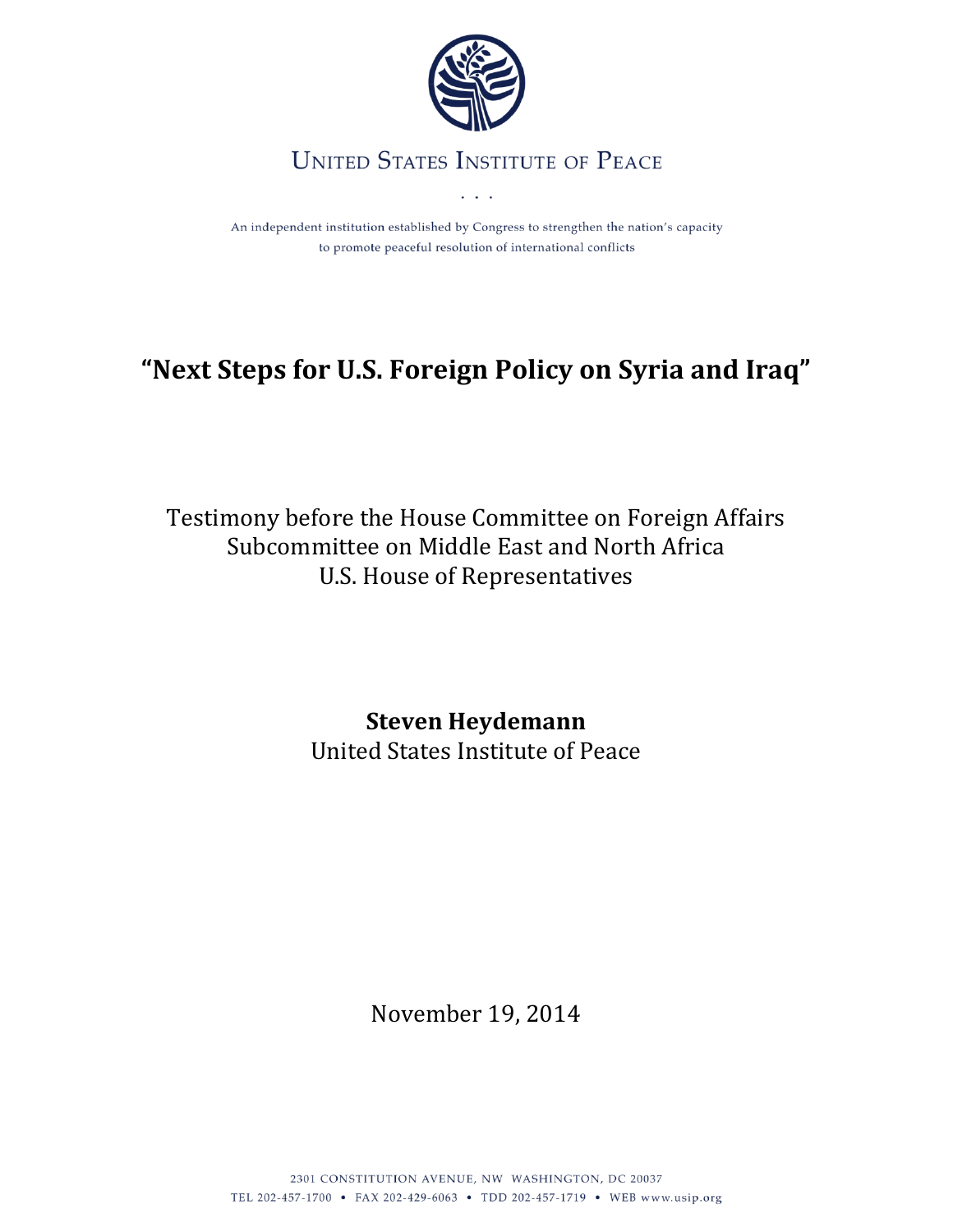Good afternoon and thank you to the House Foreign Affairs Subcommittee on Middle East and North Africa Chairman Ros-Lehtinen, Ranking Member Deutch, and other members of the subcommittee for this opportunity to testify before you on U.S. policy toward Syria and Iraq. The views I express today are solely my own and do not represent those of the United States Institute of Peace, which does not take policy positions.

#### **Toward an Integrated Syria Strategy: Summary and Recommendations**

More than three years since Syria collapsed into civil war, and facing the most widespread violence in the modern history of the Middle East, the US still lacks a coherent, effective strategy to degrade and destroy ISIS, or achieve a political solution to the Syrian conflict. These goals cannot be achieved through policies that view ISIS and the Syrian conflict as separate. To paraphrase a great statesman, the US cannot fight ISIS as if there is no Syrian conflict, and pursue a political solution in Syria as if there is no ISIS. It must do both, and must put in place an integrated strategy for Syria that acknowledges the connections between the two. The recently announced review of Syria policy by the White House is a welcome recognition of the need for such a strategy. To be effective, the review should be guided by the following considerations.

• An integrated Syria strategy will require the US to expand its engagement with the Syrian opposition, improve prospects for a change in the balance of power on the ground, and help create the conditions necessary for a negotiated end to the conflict.

Such an approach will require US support for a no-fly zone over northern Syria and a protected buffer zone along Syria's border with Turkey.

• The proposed train and equip program for the Syrian opposition should be accelerated and its mission expanded to encompass both confronting ISIS and challenging the Assad regime.

• To ensure oversight and accountability for opposition forces trained with US support, and to strengthen Syrian alternatives to extremism and dictatorship, both the train and equip mission and the governance of a buffer zone should be linked to effective elements within existing Syrian opposition institutions.

#### **From Bad to Worse: Deteriorating Conditions on the Ground**

The options available to the US in Syria were poor in 2011, 2012, and 2013. They are worse today. US airpower has checked the expansion of ISIS but has not yet materially weakened ISIS' position in either Iraq or Syria. Despite air strikes and support from Iraqi Kurdish forces and Free Syrian Army fighters, ISIS still controls significant ground in the border town of Kobani. Nor have airstrikes eroded ISIS' appeal to new recruits, who continue to flock to its banner in record numbers. The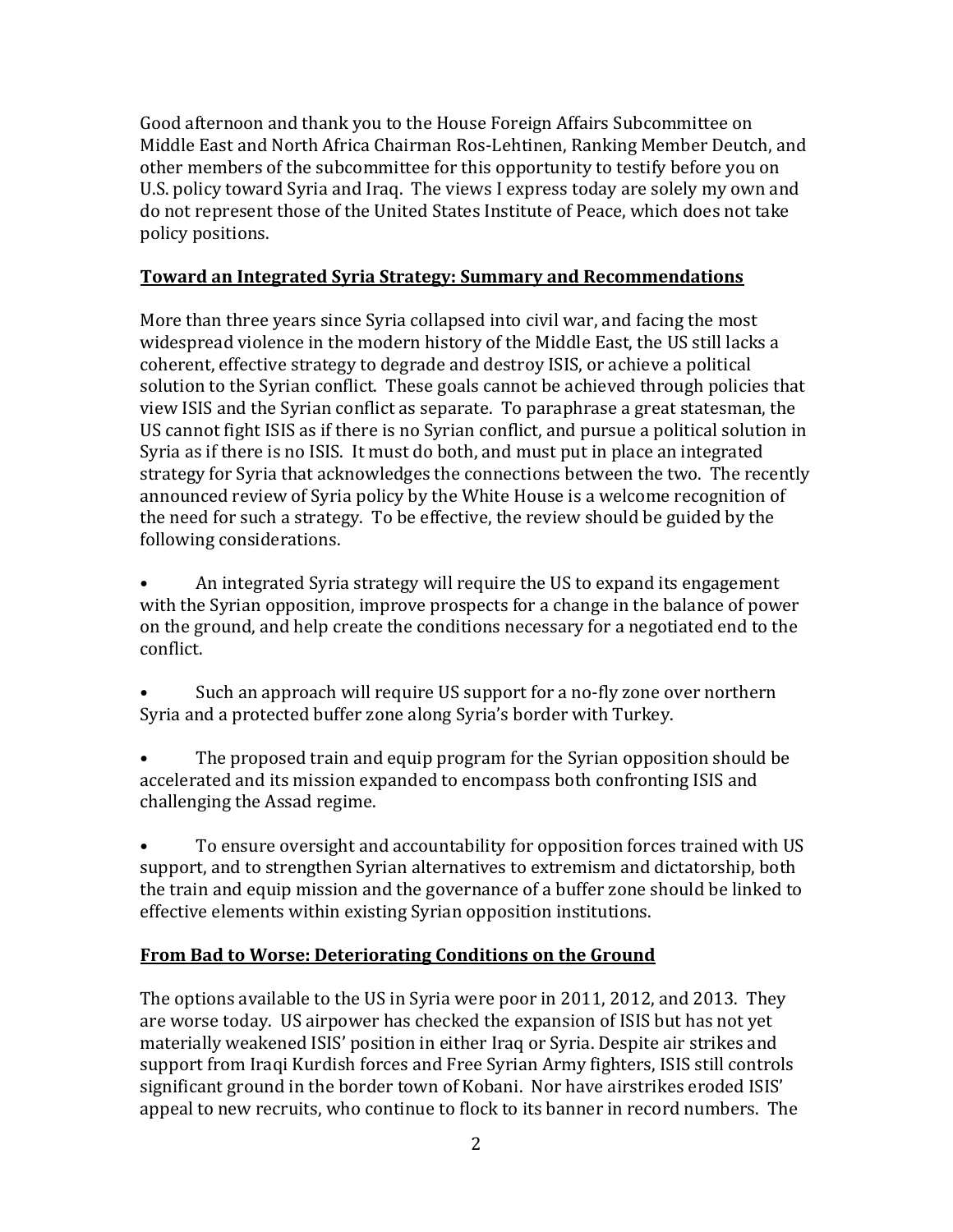US air campaign has permitted the Assad regime to expand its attacks on moderate opposition forces in Syria and tighten its siege of Aleppo, which may soon fall to the regime. It has further eroded views of the US among Syrian Sunnis and moderates, who, understandably, ask why the US has not used its air power to protect them from the violence of the Assad regime. US airstrikes have also provoked a backlash from Jabhat al-Nusra, al-Qaeda's affiliate in Syria, which has attacked and defeated two of the moderate battalions in northern Syria that were viewed by the US as likely partners in its train and equip program. The moderate armed opposition, which has been steadily losing ground to extremist forces, is now a marginal presence in opposition-held areas.

These battlefield gains by Jabhat al-Nusra in northeast Syria and the possible, perhaps likely, fall of Aleppo to the Assad regime highlight the limits of a standalone train and equip program. Given the setbacks experienced by the moderate opposition, it is increasingly unclear how recruitment and vetting will proceed, or what the command and control structure for US-trained units will be. It is not yet clear to whom US-trained forces will report. Civilian authorities to which they will be accountable have not been identified. How the areas in which these forces operate will be governed has not been established. Nor have necessary connections been made between the train and equip program and the broader aim of US policy: to assist in creating conditions on the ground that will be conducive to re-launching negotiations and achieving a political settlement of the Syrian conflict.

#### **Reassessing US Policy in Syria**

The current review of US policy offers an opportunity to establish an effective, integrated political strategy for Syria. Given conditions on the ground, the relevant questions that the Administration's review must address concern not only what can be done to degrade and destroy ISIS, but how US policy can help consolidate effective governance by moderate opposition actors in areas from which ISIS is cleared, retrieve the possibility of a negotiated settlement of the Syrian conflict, and assist Syrians in preserving a path between extremism and dictatorship—initially at the local level and eventually at the national level.

Developments on the ground in Syria, combined with the urgent threat posed by ISIS, amplify the costs of inaction for the US and for our partners in the region. These developments make it especially important that the policy review announced by the White House not become a missed opportunity. To avoid this will require moving beyond the policy of containment that has defined the US approach to Syria for the past three years. It will also require more than local ceasefires. Instead, the starting points for an effective US strategy need to include a clear understanding of the Assad regime's role in fueling the rise of ISIS, and the recognition that US efforts to degrade and destroy ISIS will not be successful unless they are accompanied by a political framework that will move Syria toward a negotiated political transition based on the Geneva Protocol of June 2012.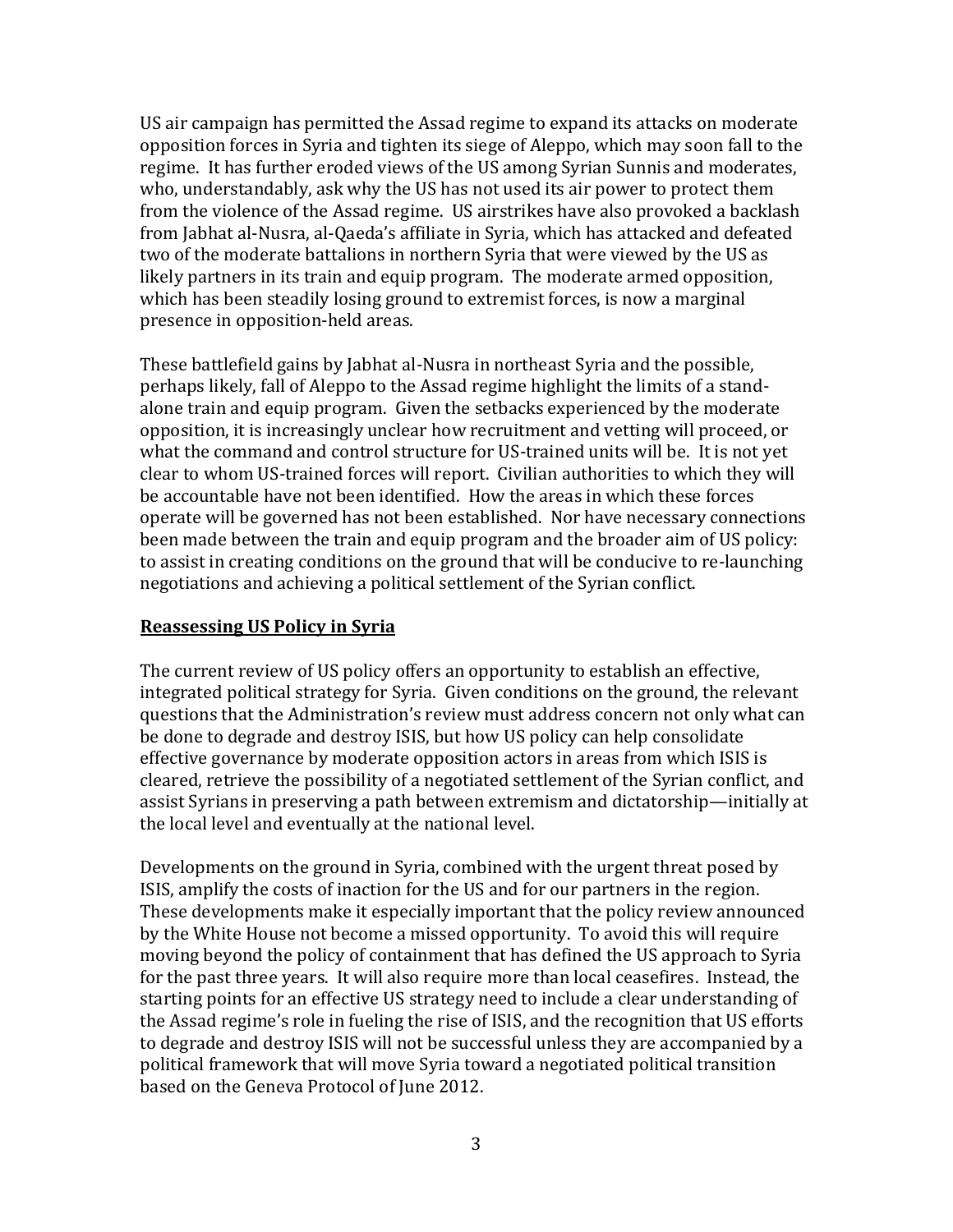The proposed train and equip program is an important piece of such a strategy. This should be placed on a fast track for implementation but also given a mission that extends beyond containing or rolling back ISIS to include operations targeting Assad regime forces. For the train and equip program to succeed, moreover, it must be accompanied by more extensive support from the US and its regional partners, including Turkey. It must be enabled through the establishment of a no-fly zone over northern Syria along the Turkish border, as well as a buffer zone inside northern Syria. Both a no-fly zone and a buffer zone should be supported by the active participation of a broad regional and international coalition. To ensure that appropriate accountability mechanisms and command and control structures are in place as fighters become operational it will also be necessary to link US-trained forces to effective elements within existing Syrian opposition institutions.

A no-fly zone and buffer zone will require a significant expansion of US engagement in Syria. Without them, however, the train and equip mission will be precarious, the effectiveness of US-trained forces against ISIS diminished, and the possibilities for a political solution to the Syrian conflict remote. With them, US-trained opposition forces will be able to operate from Syrian territory, with oversight provided by the opposition's military and political leadership. Effective elements among the opposition's political leadership and the interim Syrian government will be able to move inside the country. They will have the opportunity, once and for all, to earn the legitimacy they currently lack and persuade Syrians that their future is not limited to extremism or dictatorship. They will also be better positioned to support local councils and strengthen governance across opposition-held areas of the country. In addition, a protected buffer zone may offer Syrian civilians safe harbor from the violence of both the regime and jihadist groups.

Most important, the combination of a protected buffer zone and a better trained and better equipped armed opposition has the potential to affect the strategic calculus of the Assad regime, revive negotiations, and achieve a political transition that includes acceptable elements from the regime and the opposition and preserves institutions of the Syrian state. A protected buffer zone and well-trained opposition forces have the potential to upend the foundations of the Assad regime's strategy, which rest on its conviction that the US and its partners are unwilling to engage on a scale that will affect the outcome of the conflict or threaten the regime's future.

The Assad regime has been relentless in its pursuit of a military victory; secure in the support it receives from Russia, Iran, and Hezbollah, and persuaded that international assistance for the opposition will remain too limited to affect conditions on the ground. The integrated political strategy recommended here will challenge the core assumptions of the regime's strategy, even as they provide the means to degrade ISIS, strengthen alternatives to extremism and dictatorship, and create meaningful incentives for both the regime and the opposition to negotiate a political end to the Syrian conflict.